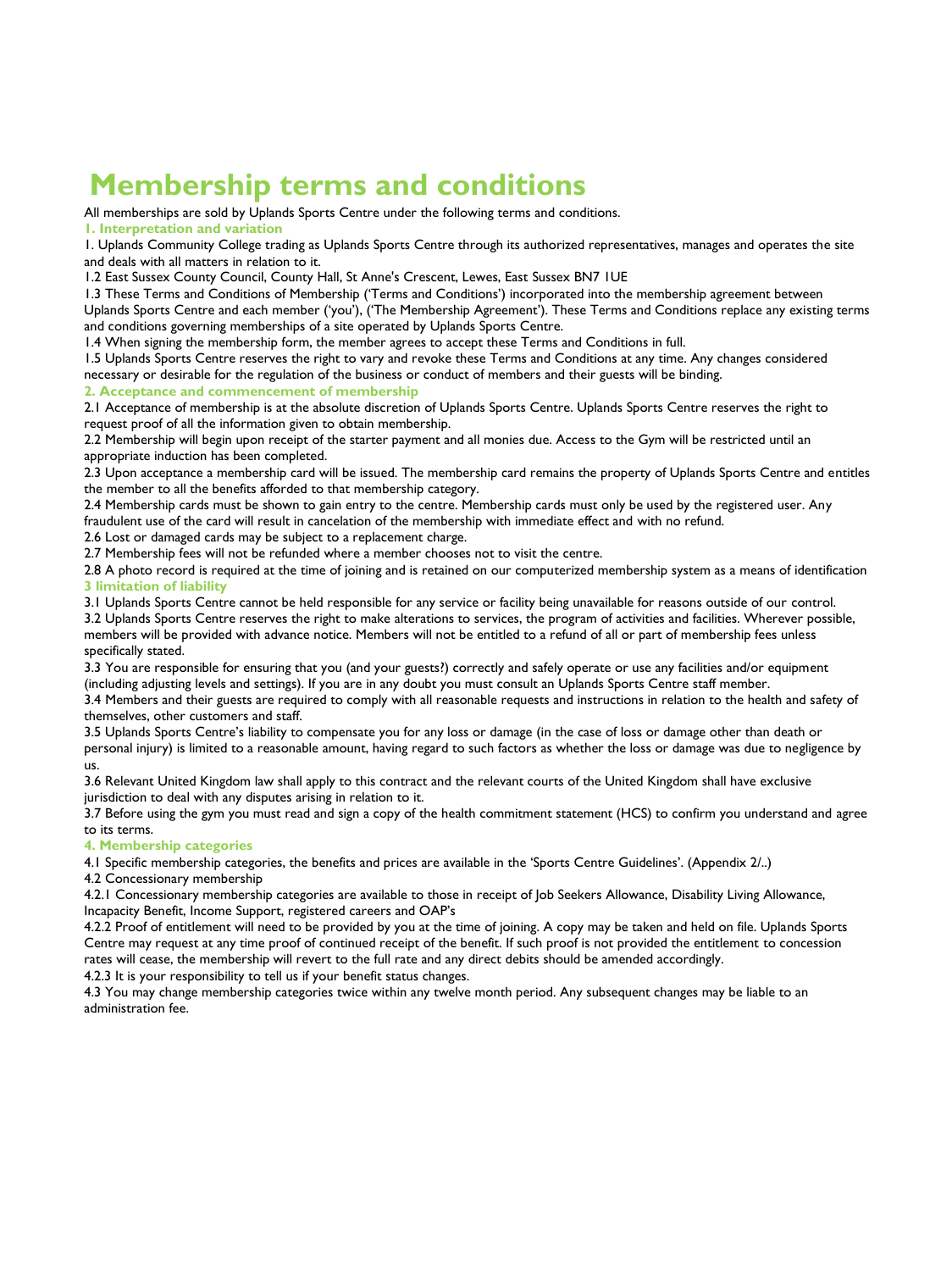4.4 Joint and Family memberships are done so on the condition that payment is taken from one bank account and all Individuals reside at the same address.

4.5 In the case of Joint and Family memberships the signature on the membership form shall constitute acceptance by all the persons included in the membership and all shall be bound by these Terms and Conditions.

4.6 Corporate memberships

4.6.1 Corporate memberships are arranged in advance for organizations with four or more active members. If the number of members on a corporate rate drops below four then the remaining members will convert to the standard rate and the standing order will be amended. 4.6.2 You will be required to provide proof of employment with a company with a corporate rate at point of sale. Uplands Sports Centre reserves the right to request proof of employment with a corporate company at any time.

4.6.3 It is your responsibility to inform us if your employment status changes.

4.7Other Membership categories including promotional offers will be offered by us at our discretion.

4.8 Uplands Sports Centre reserves the right to change the benefits of membership at any time. A minimum of 10 working days notice will be given prior to the amendment of any such benefits.

4.9 Code of Conduct applies to all types of membership and bookings. (Appendix 3/..)

4.10 Sports Centre Etiquette, Rules and Regulations apply to all types of membership and bookings. (Appendix 4/..)

4.11 For our official complaint procedure (Appendix 5/..)

4.12 For Hall booking liabilities (Appendix 6/..)

4.13 For party booking liabilities (Appendix 7/..)

### **5. Payment terms**

5.1 Details of all fees are available in the 'Sports Centre Guidelines' (Appendix 2/.. leaflet)

5.2 The first subscription fee paid by a member when joining will be a 'Starter Payment'. This will be calculated on a pro-rata basis in respect of the type of membership and the number of days between the date the membership starts and the date of the first Standing Order. The Starter Payment is due immediately on signing the Membership Form.

5.3 You will be given not less than 14 days notice of any increase in the monthly subscription fee in accordance with the Standing Order Scheme Guarantee.

5.4 If you default on a Standing Order payment for any reason the membership will be suspended until the payment for the missed amount is made.

5.5 You are liable to pay all membership fees irrespective of your use of the centre.

5.6 All monthly payments will be paid by Standing Order in advance.

**6. Suspension** 

6.1 Standing Order members at the discretion of the Centre Manager can suspend their membership for up to four months in any twelve month period.

6.2 The maximum period for a single suspension is four months, with a minimum three month space between suspension periods.

6.3 Members must give written notice or complete an amendment form at least 31 days prior to the commencement of the suspension. 6.4 Normally the suspension period should fall in line with the payment period.

6.5 When the suspension period is over, Uplands Sports Centre will ask you to re-activate the Standing Order

6.6 Members may be charged a  $£10$  administration fee every time they wish to suspend.

**7. Cancellation by you** 

7.1 Subject to the provisions in the Membership Agreement, you may cancel your Standing Order membership at any time by writing to Uplands Sports Centre Manager and giving a minimum of 31 days notice prior to your next Standing Order payment. Your membership card should be returned by this date.

7.2 Cancelling the Standing Order Instruction with the bank remains the responsibility of the member.

7.3 Under normal conditions memberships paid in full will not be refunded.

7.4 Memberships paid in full may, at the discretion of the Centre Manager, be transferred.

**8. Cancellation by us** 

8.1 Uplands Sports Centre reserves the right to suspend or terminate the membership.

8.1.1 Without notice and with immediate effect, if in the Centre Manager's reasonable opinion your conduct is such that it may be

injurious to the character, name or interests of the centre or is such that it renders the member unfit to associate with other members. 8.1.2 Without notice and with immediate effect if you have committed a breach of the Centre Guidelines, rules, bylaws of the centre in

force at the time. (Appendix 4/..)

8.1.3 In writing if any fees remain unpaid thirty days after they are due.

8.2 Lapses in membership of more than 3 months may incur in a new joining/registration fee.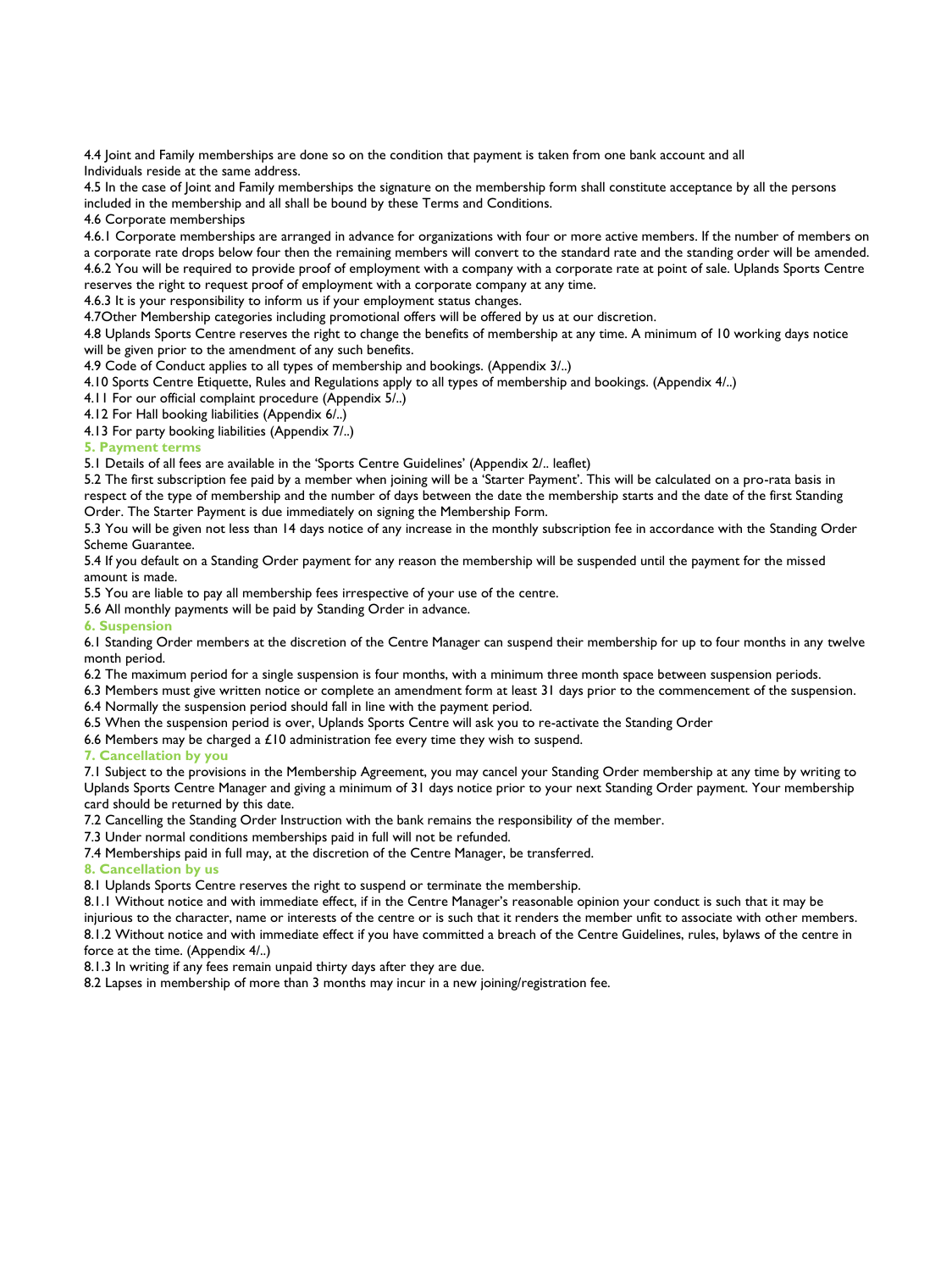8.3 A member whose membership has been terminated by the centre shall forfeit all the privileges of membership without entitlement to claim or refund on the membership fees including payments in full. The member will return the membership card to the centre immediately by recorded post.

#### **9. Facilities and services**

9.1 The centre's normal hours of opening are displayed in the centre and are available on the web site. The hours may be lengthened or shortened at the absolute discretion of Uplands Sports Centre. We will endeavour to give customers a minimum of 7 days notice of changes.

9.2If you fail to turn up for a pre booked activity or cancel within 24hrs you will become liable for the full Pay and Play amount for that activity or fee specified in the membership guidelines unless it can be re-sold.

9.3 Uplands Sports Centre may have an annual closure period which will not normally exceed three weeks. A minimum of 14 days notice of any such closure will be displayed. No membership refunds will be given for these periods.

9.4 Terms for admitting 'Guests' are included in the Centre Guidelines.

#### **10. General**

10.1 You are required to inform Uplands Sports Centre of any changes of address, email address, telephone numbers or other method of communication.

Email will be the preferred method of communication and all correspondence will be assumed to have been read five days after the email has been sent to the last address notified.

10.2 By providing an email address the member consents to receiving email communication. The member also accepts that email may not be a secure and confidential means of communication. Uplands Sports Centre will not be liable for any loss or damage suffered as a result of communicating with a member by email.

10.3 By providing a mobile telephone number the member consents to receiving text communication. The member also accepts that texts may not be a secure and confidential means of communication. Uplands Sports Centre will not be liable for any loss or damage suffered as a result of communicating with a member by text.

10.4 Uplands Sports Centre reserves the right to refuse entry.

10.5 We reserve the right to take photographs of the Sports Centre (which may include you provided your inclusion is accidental) for press and promotional purposes provided we give reasonable notice.

#### **11. Privacy and data protection**

11.1 Uplands Sports Centre treats the protection of your data seriously.

11.2 All records are retained on computerized systems or locked filing cabinets.

11.3 Membership information will only be used by Uplands Sports Centre and its employees in accordance with the Data Protection Act 1998 and GDPR regulations. Uplands Sports Centre will not supply information from the database to any other organization or individual except to the extent permitted by the Data Protection Act and which is required or permitted by law in carrying out its proper function. 11.4 By agreeing to have your personal data held on the Uplands Sports Centre database you are expressly consenting to Uplands Sports Centre processing the data for proper purposes (Contacting you regarding your membership, bookings, finances or special offers) as pursuant to the Data Protection Act and GDPR regulations whilst you are a member of Uplands Sports Centre.

11.5 If you have any questions or wish to alter the methods used to communicate with you please contact the Head of IT at the address given in 1.1.

11.6 Under the Data Protection Act, you can request access to your personal data using our subject access form which is available on request. This form is designed to help you give us the information we need to find your personal data but you do not have to use it. 11.7 We reserve the right to charge the maximum fee payable under the terms of the Data Protection Act for providing this information. If the details are inaccurate you can ask us to amend them.

# **Code of Conduct for Users of the Sports Centre and Sports Facilities**

### **1. Code of Conduct**

The Centre for Sport and Recreation seeks to provide facilities which users find pleasant, safe and enjoyable to use, and in which users can achieve their sporting and exercise goals. Users of the facilities are therefore expected to adhere to the following guidelines:

Users should treat facility staff and fellow users with courtesy and respect, recognizing that the facilities are used by people from a variety of different backgrounds and cultures.

Users should treat equipment and all other facilities with respect and use equipment and facilities in an appropriate manner, (as defined in instructions and notices).

Safety regulations relating to facilities and individual activities should be observed at all times. Users should be aware of safety procedures in relation to their sport or form of exercise and should seek to observe these procedures, not least when they affect the safety of fellow users or participants. (Details of safety procedures are available from Centre staff or from the Students Sports Union).

If shared facilities are busy, users should seek to make facilities available as soon as possible to those waiting. At the same time, those waiting should be prepared to wait for a reasonable period or use alternative facilities until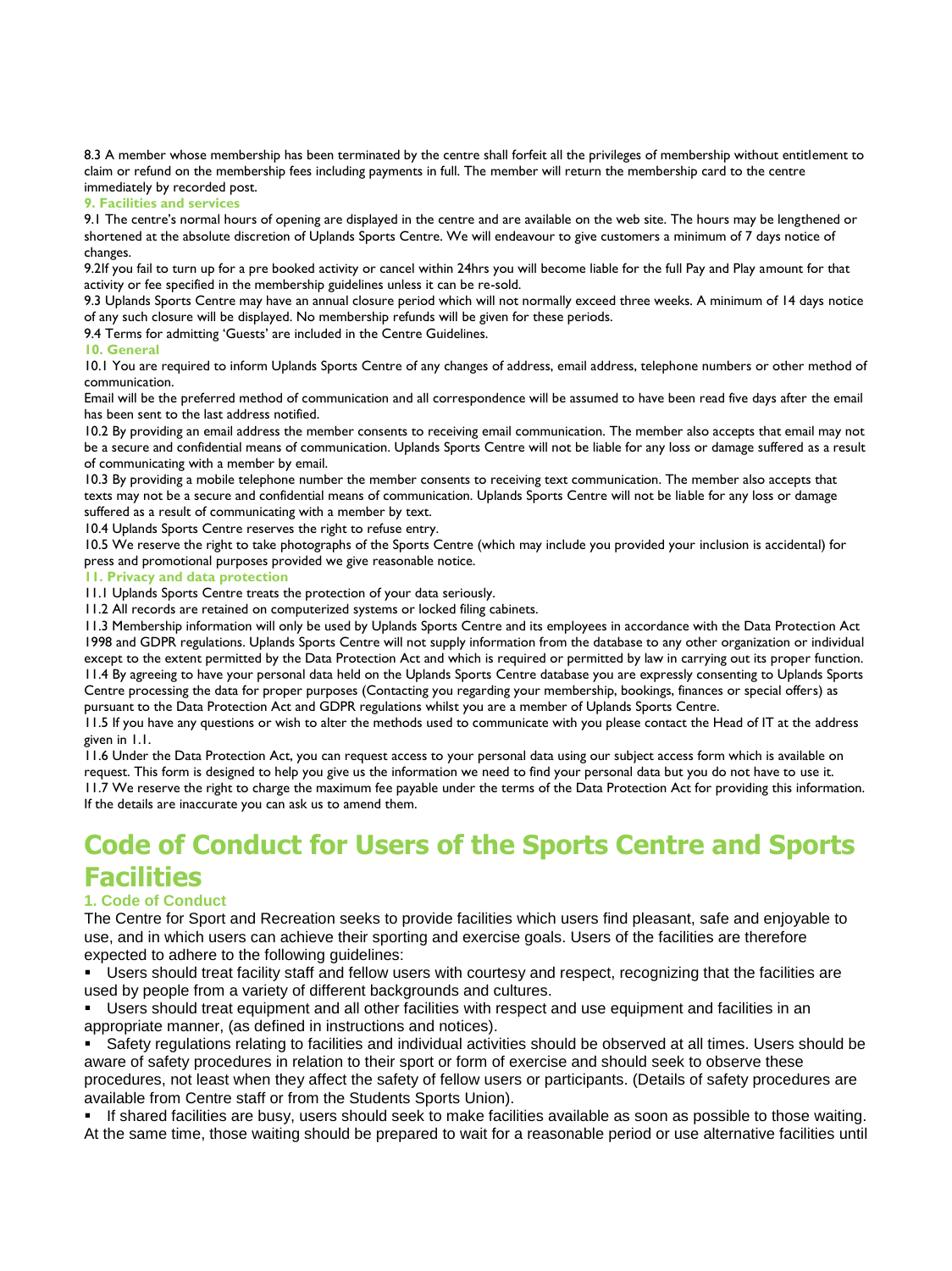their chosen facility becomes free. Any disagreements should be referred to Centre for Sport and Recreation staff or ground staff.

Users should wear appropriate dress and use the correct equipment for the activities being undertaken.

Any attempt to make use of the facilities without paying the appropriate charge will be viewed as a disciplinary offence and may lead to action under the procedures defined below.

Any significant damage to facilities or equipment caused by irresponsible behaviour will be viewed as an offence and may lead to action under the procedures defined below.

Discrimination towards facility staff or fellow users on the grounds of race, sex, religion or disability will not be tolerated and may lead to disciplinary action under the procedures defined below.

Physical intimidation or violence towards facility staff or fellow users is entirely unacceptable and may lead to action under the procedures defined below.

The department reserves the right to request a medical certificate if they are concerned that exercise may be detrimental to the individual's health or if their physical status has changed since completion of the Par Q.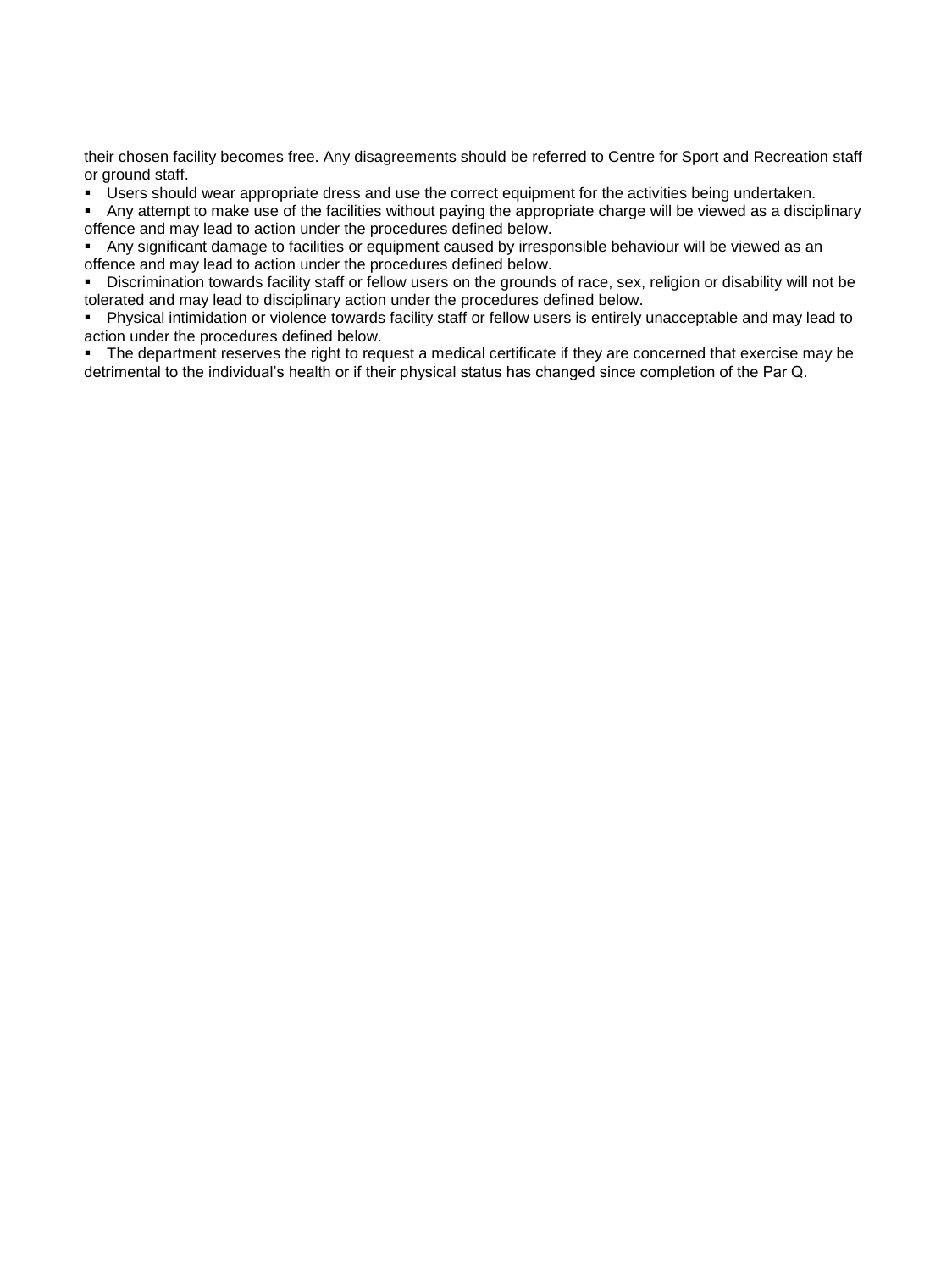### 2. **Disciplinary Procedures**

Users are required to conduct themselves in a manner consistent with the above Code of Conduct. Where users breach this general requirement, the Head of the Centre for Sport and Recreation (or his/her nominated Depute) is authorized to deal with disciplinary matters and to take any of the following actions:

- Warning(s) as to future conduct.
- Immediate expulsion of users from premises pending investigation of incidents.

Suspension from any of the facilities operated by the Centre for Sport and Recreation, for a period up to one month (with no refund of subscription or usage charges).

Appeals against such actions taken by the Head or his/her Depute will be considered by the Assistant Director of Estates Services (Procurement & Commercial Services).

Where the Head of the Centre for Sport and Recreation (or his/her nominated Depute) considers the matter in question to be of a more serious nature, further action may be taken as shown below. (In the event of such action being taken, the Head of the Centre for Sport and Recreation or his/her nominated Depute has the authority to exclude the user(s) in question from using the facilities until a case is heard). September 2011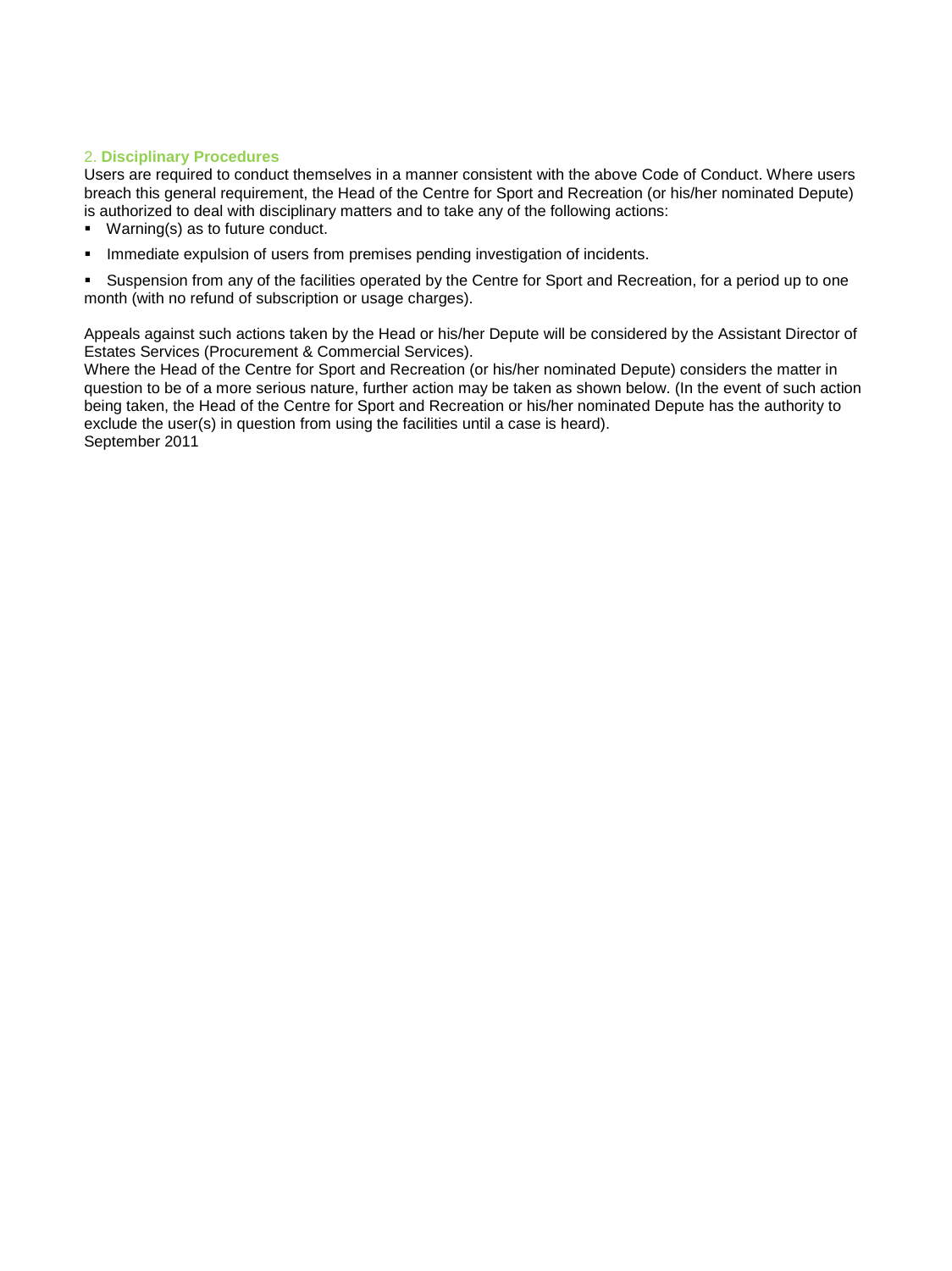# **SPORTS CENTRE ETIQUETTE RULES & REGULATIONS:**

- Strictly no smoking
- Trainers and shirts must be worn at all times
- No muddy outdoor boots or trainers to be worn inside
- Always swipe your membership card in at reception
- Always inform the Sports Centre if you wish to cancel a class or hall booking or any gym appointment
- No swearing, heavy petting or violence will be tolerated at any time
- Weights should not be left out or dropped
- All equipment should be put back in its place after use
- Please note last admittance to the Sports Centre will be 45minutes before the scheduled closure
- Lockers provided should be used at all times. Uplands Sports Centre is not responsible for any lost or damaged property,
- CCTV is operational around the building 24-7
- If rules are broken a ban period maybe applied from a 3 day ban to a lifetime ban

### **Hall Bookings**

Invoices are sent out monthly in advance in accordance with your above booking requirements

 $\Box$  Bank Holidays and known closures will not be calculated in your invoice. Should the Centre need to close due to unforeseen circumstances, your following month's invoice will be credited with the missed session

□ If you wish to cancel your complete booking, we would require 8 weeks paid notice

 $\Box$  If you wish to cancel a single session, we would require 2 weeks' notice to avoid being charged.

□ Please note all that all bookings will require a 5 minute turnaround time to prepare the hall between each activity, this maybe at the beginning or at the end of your booking.

 $\Box$  If you are unable to give the required 2 weeks' notice, late cancellation charges will apply as follows

- $\circ$  Between 7 and 14 days' notice a 50% deduction will be applied to the booking hire charge
- o Less than 7 days' notice the full booking hire charge will apply
- o All refunds will be given as a credit note with no expiry date